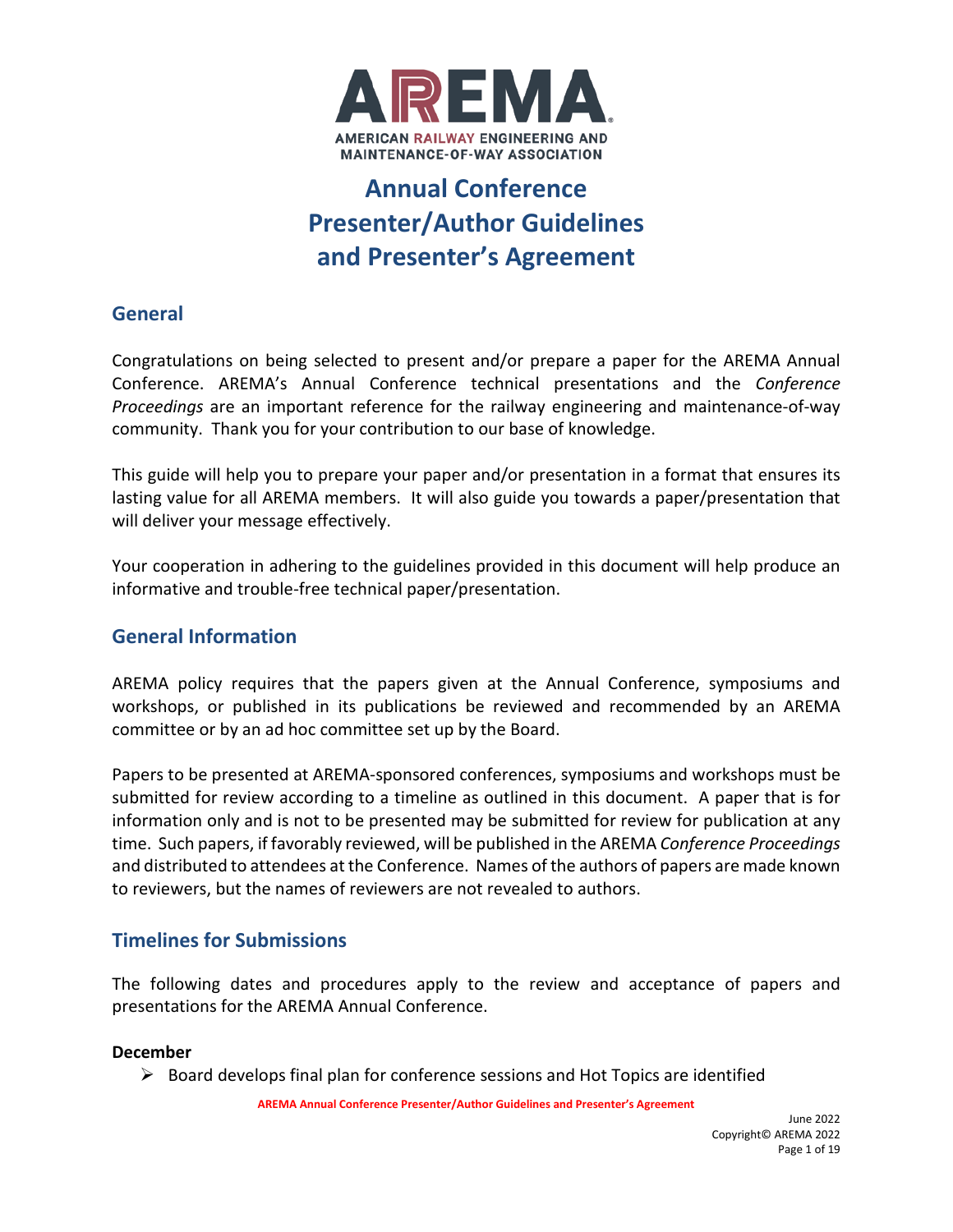

- $\triangleright$  Call for Papers Deadline mid-December
- $\triangleright$  Abstracts reviewed by Program Chair and Functional Groups

### **February**

- $\triangleright$  Abstract Final Selection
- $\triangleright$  Authors notified of final decision on submissions
- $\triangleright$  Authors confirm participation

#### **May**

 $\triangleright$  Final Papers due for review – deadline will be emailed in advance

### **June**

- PowerPoint presentations due for review (including any video files) deadline will be emailed in advance
- $\triangleright$  Program Finalized by the end of the month

#### **July**

 $\triangleright$  Final Papers and presentations due for publication on flash drives – deadline will be emailed in advance

### **August**

 Any minor tweaks to presentations must be turned in. Absolutely **no changes** to presentations will be honored on site at the Conference. For security reasons, USB drive ports are disabled on presentation laptops. **If you have added data to your presentation since the July deadline, please contact Stacy Spaulding regarding replacement (**[sspaulding@arema.org](mailto:sspaulding@arema.org)**) PRIOR to conference.**

# **\*\*\*NO CHANGES ALLOWED TO PRESENTATIONS ON SITE\*\*\***

### **Submission of Publication Manuscripts**

### **Electronic Submission of Manuscripts**

Papers must be submitted online on the AREMA website via the online submission page at [www.arema.org](http://www.arema.org/) under Conference/Presenter Information. Electronic submissions of manuscripts **MUST** be in **MS Word format. They must be submitted for review by the May deadline.**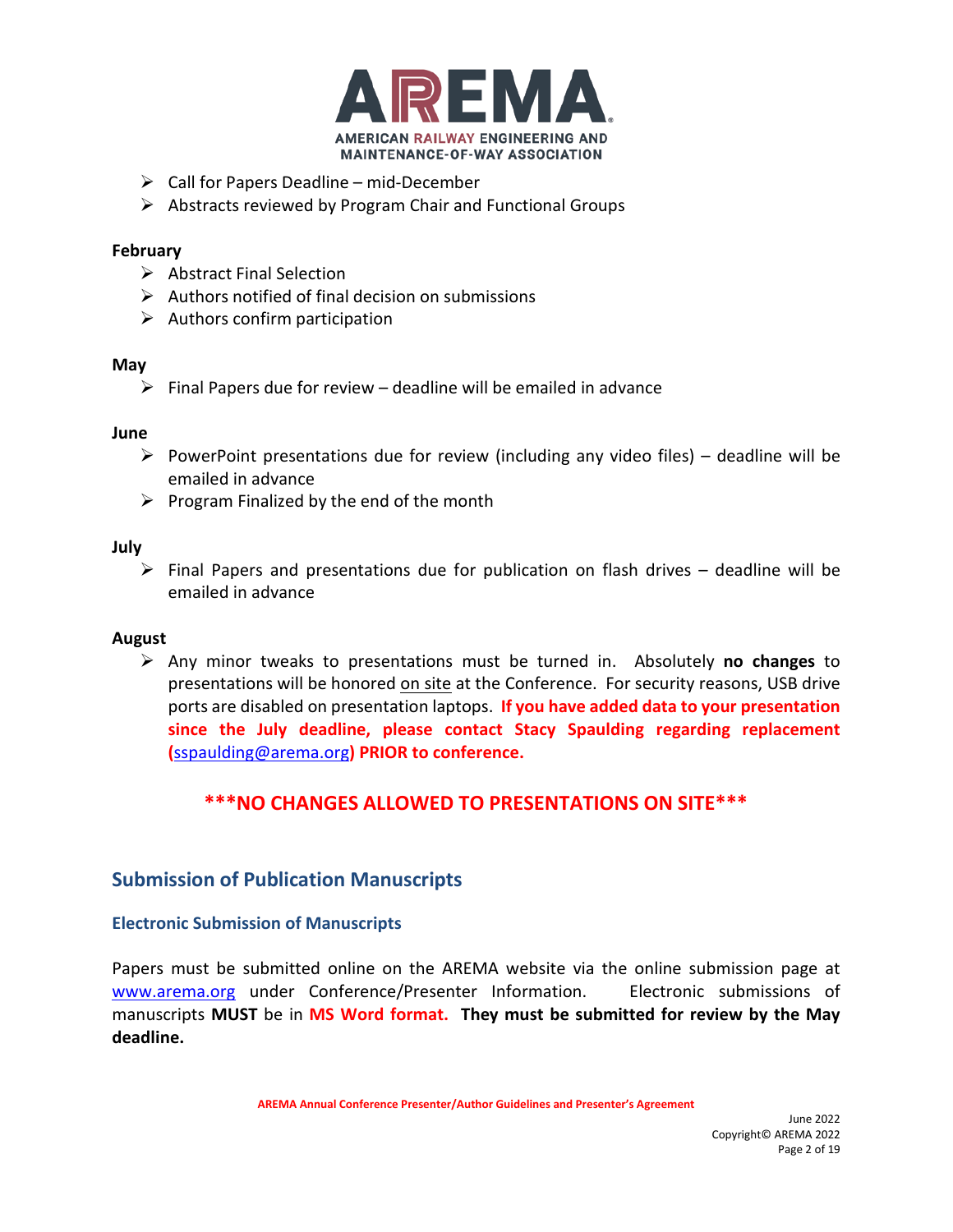

**Please Note: PowerPoint presentations and speeches are NOT acceptable as submitted papers.** A full text-based paper will be required for Publication. PowerPoint slides enhance the presentation of your paper.

After notification of **final paper acceptance**, authors must submit an electronic copy of the final manuscript, **revised according to reviewer comments (if any) and prepared in accordance with AREMA manuscript specifications**.

- $\triangleright$  Manuscripts are to be formatted in Arial 10 point type, one column format.
- $\triangleright$  One Electronic copy submitted via the AREMA online submission page at [www.arema.org.](http://www.arema.org/) Format must be MS Word 2007 or later. **No other file formats will be accepted.**
- $\triangleright$  All authors and co-authors must be identified.
- $\triangleright$  No changes will be permitted in title or copy (other than suggested editing from the Review Committee) after the May submission deadline.

Manuscripts that do not conform to the stated specifications are subject to considerable delay in publication pending return of the manuscript for revision or completion by the authors. Papers published by AREMA are subject to editorial modification in the interest of clarity, conciseness, consistency, adherence to established AREMA editorial style and economy.

# **Review**

Papers and discussions submitted are reviewed and recommended by the appropriate AREMA committee. The final publication decision is made by AREMA on the basis of committee recommendation, priorities within a given subject area and available resources. **Primary authors will receive notification from AREMA via email to the submitting author's email address regarding acceptance or decline of papers for publication.**

Your paper and presentation will be reviewed by the Conference Program Committee to ensure consistency within the sessions and that it will meet AREMA standards. Final approval of your paper and presentation will occur by **the end of June**. If your paper and/or presentation do not meet AREMA standards, the presentation will be withdrawn from the Conference and not included in the *Conference Proceedings*. The peer review process is an important factor in maintaining the quality and integrity of AREMA Conferences.

# **Preparing the Paper**

The paper should be written with the following general principles in mind: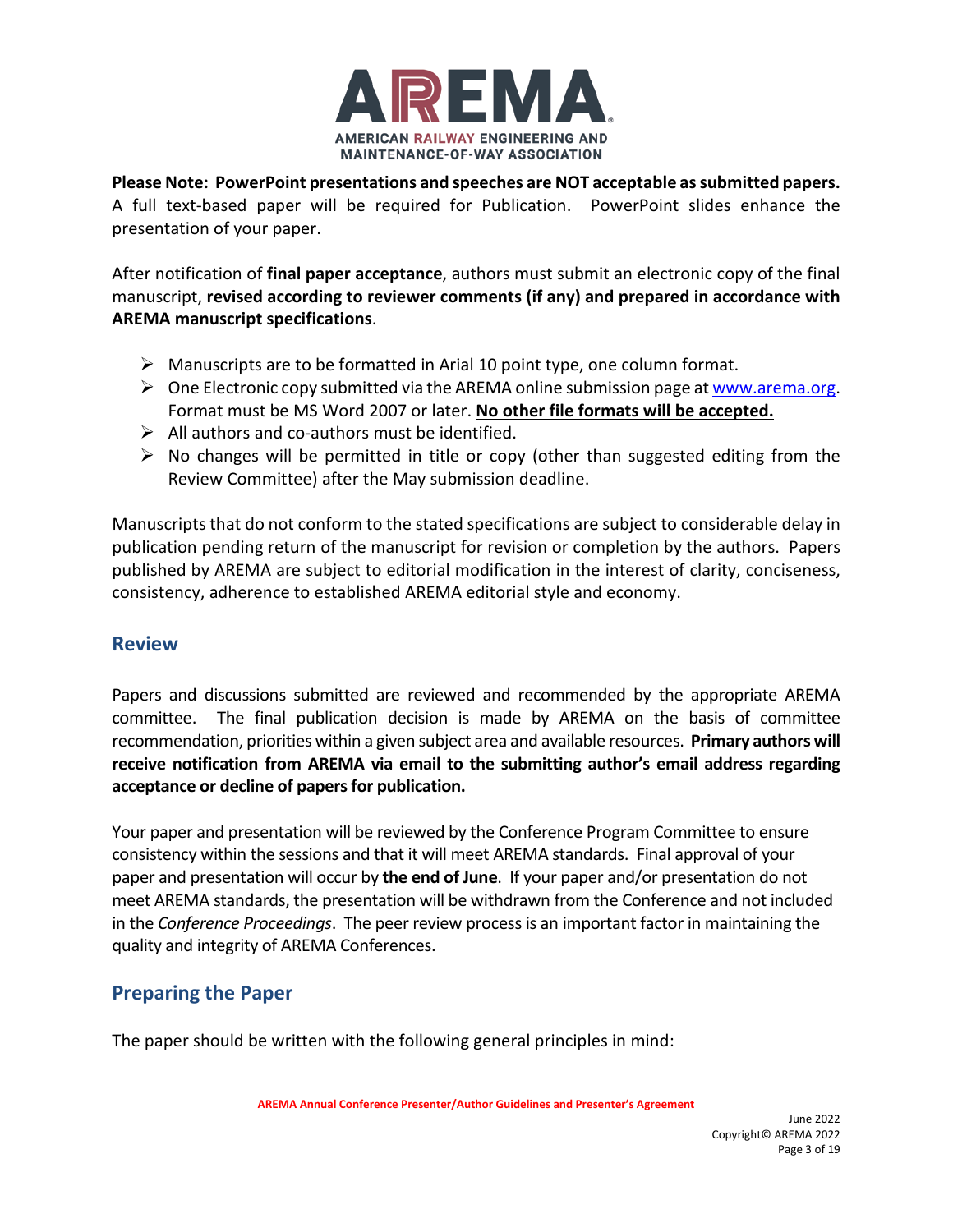

- $\triangleright$  The text should be written in simple, concise and effective language.
- $\triangleright$  Coverage of the subject should be complete, well organized and supported by understandable and usable tables, figures and references and include descriptions of the work methods.
- $\triangleright$  Data presented must be valid and any research methods described should be appropriate for the studies reported.
- $\triangleright$  Conclusions should be valid, appropriate and properly supported.
- $\triangleright$  The content of the paper should be new and original, deal with issues that are timely and have lasting value.
- **Papers in which special interests are advocated, are of a commercial nature, or deal with subject matter outside the general area of interest of AREMA will not be considered. A paper may also be rejected if the thesis is descriptive of the properties of a product whose composition or manufacture is not disclosed.** Generic names of products and equipment should be used unless the author considers the trade or manufacturers' names to be essential to the purpose of the paper.
- $\triangleright$  The content must not have been published elsewhere. However, in some cases, AREMA may accept papers that have been submitted to or published by other organizations, provided that the publication has had limited distribution and that the author has secured the necessary clearances and permissions. Such cases are handled individually.
- $\triangleright$  If the paper addresses governmental policies, the author should offer conclusions and recommendations in a way that recognizes sensitivities and alternative approaches.
- $\triangleright$  The paper must be useful to practitioners or researchers; research results should be related to their practical implications for railway infrastructure.

Papers submitted for review should not exceed a maximum of 7,500 words, including figures and tables (appendices should not be used).

A principal or corresponding author must be designated for papers with multiple authors. AREMA will correspond only with the designated author, who has the responsibility for keeping the co-authors informed of AREMA requirements.

# **Research Sponsorship**

Authors of papers that report results of research sponsored directly or indirectly by federal programs should indicate this sponsorship in an Acknowledgment section.

# **Clearances and Copyrighted Material**

In accordance with stated copyright provisions, authors must assume full responsibility for securing any necessary clearances and written permissions for publication from any contracting or supervisory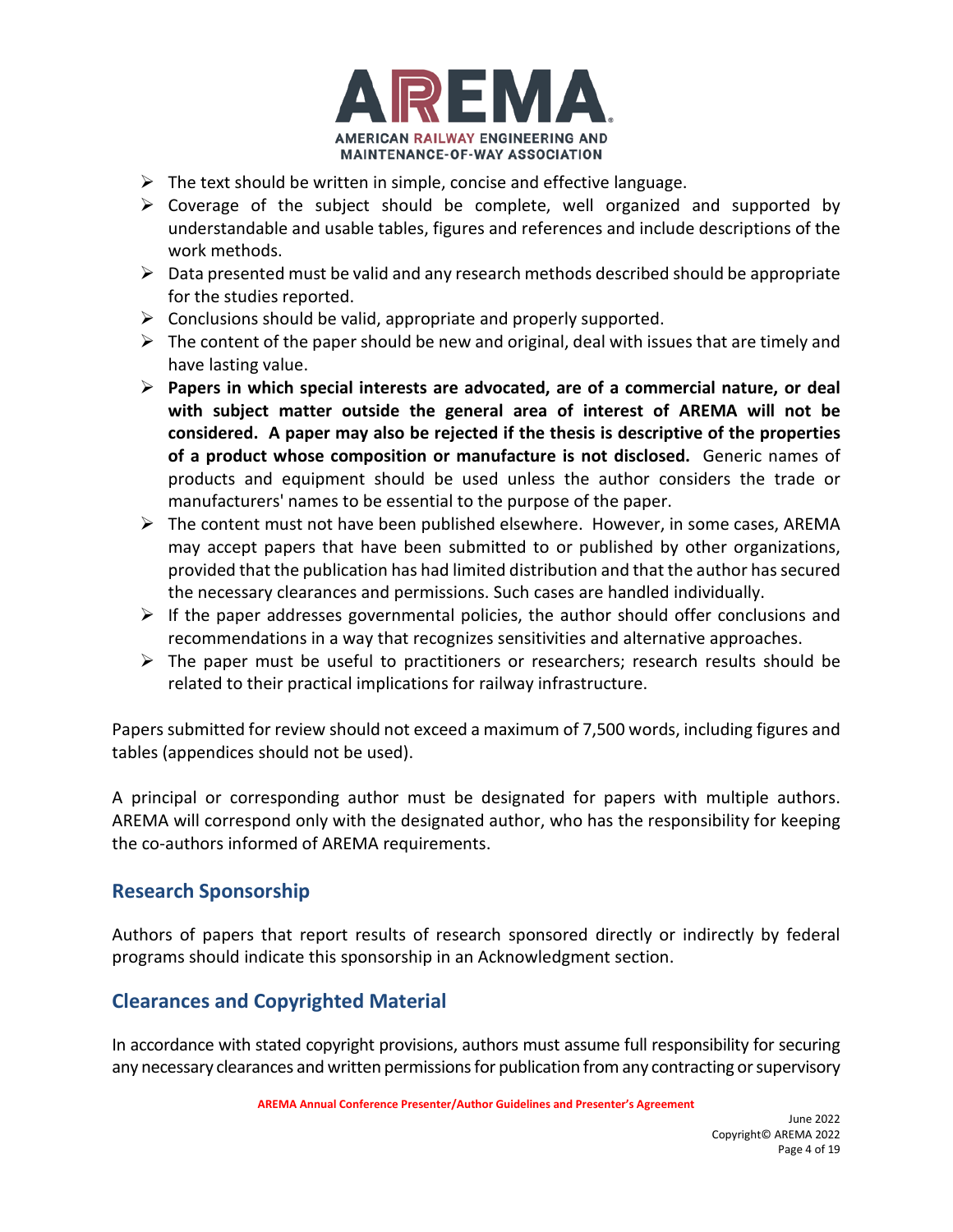

agencies involved in the research or from holders of copyrights on material used in the paper. It is essential that authors have concurrence from co-authors or co-workers before submitting papers for publication by AREMA and that all contributions to the work be properly acknowledged.

Upon notification of acceptance for publication of a paper that contains previously copyrighted material, authors must obtain written permission from the copyright holder to publish the material in AREMA's *Conference Proceedings*. This permission must be attached to the manuscript when the paper is submitted for publication.

All AREMA publications/recordings are copyrighted by AREMA; and it is assumed that the material will not be published elsewhere without prior notice to AREMA and that AREMA will retain unrestricted rights to the material.

Photocopying or reproduction of papers/recordings by any means, electronic or otherwise, except for limited internal use of brief excerpts under the "Fair Use" provision, is strictly prohibited. Copyright violations are serious and will be enforced. For rulings on any contemplated reproduction under "Fair Use", please contact AREMA Headquarters with a written description of the proposed use.

# **Style**

To achieve uniformity and consistency in publications, the AREMA editorial staff uses certain standard reference works for guidance. In matters of spelling, definition, and compounding of words, *Webster's Third International Dictionary* (unabridged) is generally followed. Published standards of scholarly organizations are accepted in questions of usage of technical terms. Other matters of style and usage are based on published documents that are widely accepted as authoritative (e.g., *Chicago Manual of Style, Words Into Type*). Authors should avoid jargon, acronyms, and use of personal pronouns in their manuscripts. Gender neutral terms are required. Technical terms that are beyond the reasonable scope of AREMA's readers should be explained.

# **Manuscript Specifications**

### **General**

- 1) Submit **single-spaced** electronic copy of manuscript (see instructions below for submittal). The typeface should be Arial 10 point type, one column format.
- 2) The manuscript submitted should be structured in the following order and should **NOT** include separate pages for any of these items:
	- a) Title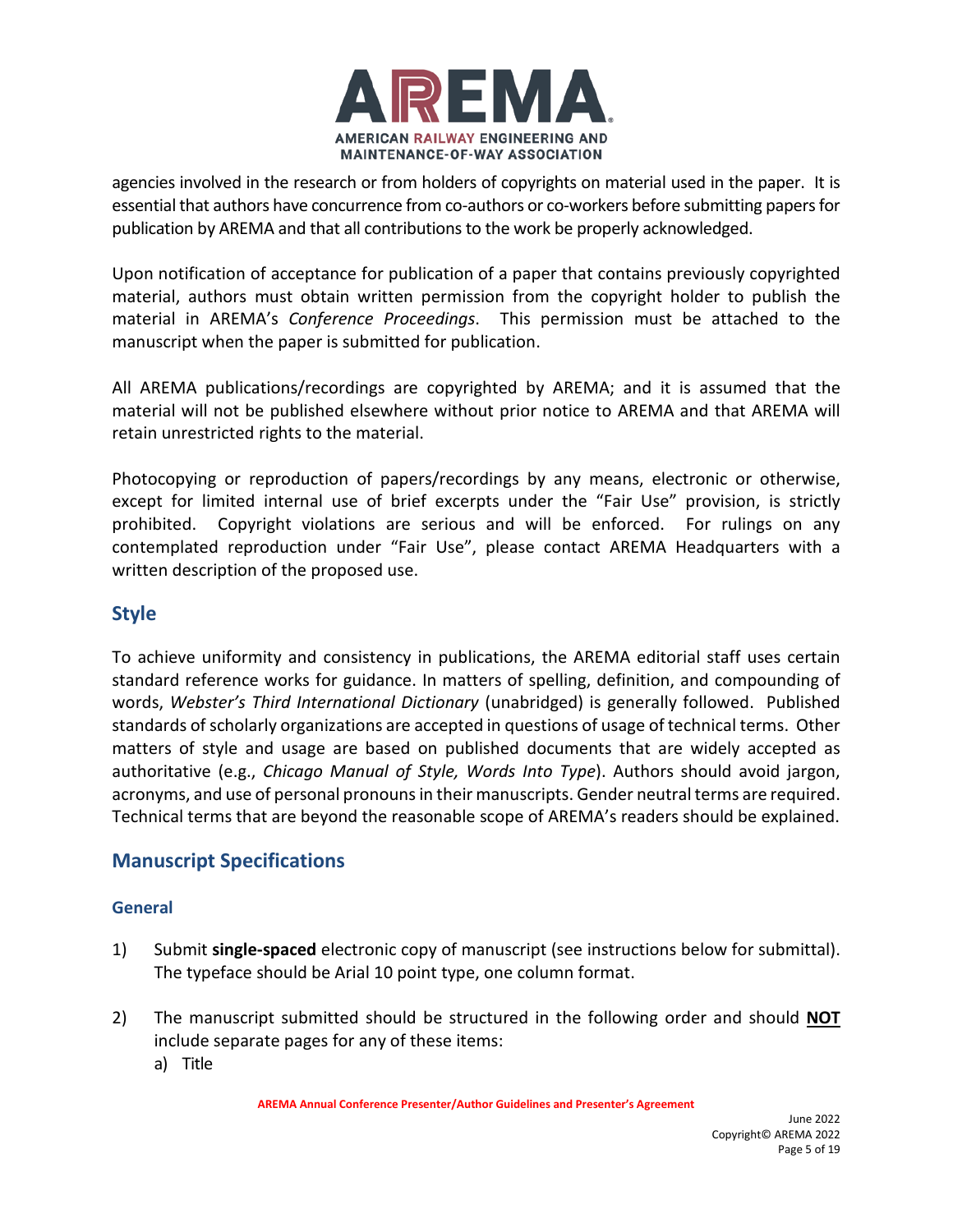

- b) Authors' names, affiliations, and contact information (address, phone, email)
- c) Number of words
- d) Abstract
- e) Body of paper, including an introduction and conclusion (tables, graphics and figures may be included in the body of the text)
- f) Acknowledgements
- g) References, if applicable
- h) Separate listing of all table titles and figure captions
- 3) Subheads should by typed or marked as follows:
	- a) **FIRST-LEVEL HEAD** (all capitals, boldface, on separate line)
	- b) **Second-Level Head** (initial capitals, boldface, on separate line)
	- c) *Third-Level Head* (initial capitals, italic, on separate line)
	- d) **Fourth-Level Head** (initial capitals, boldface, flush left, run into text and followed by two spaces and subsequent text)
- *NOTE: The first paragraphs under the first three levels of subheads should not be indented.*
- 4) Italicize or underline any words that should be in italics.
- 5) Single-space all text material, including references, table titles, and figure captions. Leave at least 1-in. (2.5-cm) margins on all sides of all pages.
- 6) DO NOT include headers, footers, page numbers, etc.
- 7) Provide adequate spacing above and below all figures/tables and their titles. Do not wrap text around figures or tables.

### **Length of Papers**

The length of each manuscript paper, including the abstract, may not exceed a **maximum of 7,500 words**; that is, a manuscript that is only the text should contain no more than 7,250 words (250 words will be included in the Abstract). *NOTE: Authors are encouraged to keep papers to the minimum length possible consistent with providing only essential information of interest to the reader. Many papers can convey the message in 2,000 to 3,000 words and are more likely to be read at this length.*

When line art, photographs, or tables are submitted to accompany the text, reduce the maximum number of manuscript words by 250 words for each item (e.g., if two figures and three tables are submitted, the amount of text can be no more than 6,250 words). Large figures or tables, i.e., those that take up more than a single manuscript page, require a reduction of 250 words for each page.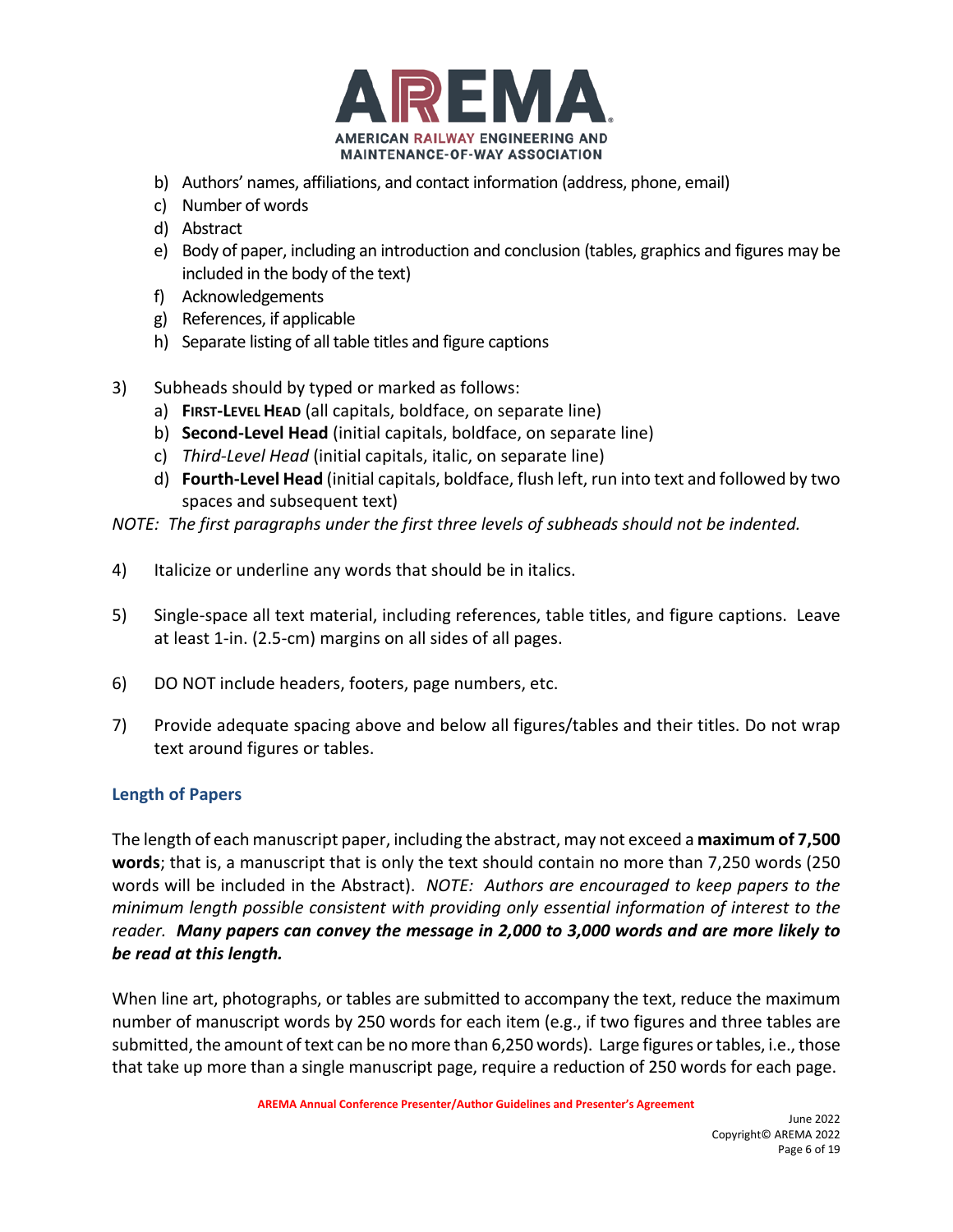

**The number of words should be noted on the first page of the manuscript**. (Most word processing programs have a feature that enables the user to automatically determine the word count for a document.) *Overlong manuscripts will be returned to the author to be shortened, most likely delaying publication of the paper. Petitions submitted in advance to exceed the above limits will be entertained*.

#### **Length and Content of Abstracts**

*Each paper must have an abstract*. The abstract must be no longer than 250 words, selfcontained and not require reference to the paper to be understood. Sometimes, only the abstract of a paper is read, whereas in other cases, an abstract prompts further reading of the entire paper. The primary objective and scope of the study or the reasons the paper was written should be stated; the techniques or approaches should be described only to the extent necessary for comprehension; and the findings and conclusions should be presented concisely and informatively. The abstract should not contain unfamiliar terms that are not defined, reference citations, or display equations or lists.

#### **Author's Name and Affiliation**

The names, current affiliations, complete mailing addresses, telephone numbers, and email addresses of all authors should be listed. If the research presented was performed while the author had another affiliation, and the author wishes that affiliation listed in addition to the current one, it should be noted that both affiliations are to be used.

#### **References**

- 1) The reference list should contain only those references cited in the text, numbered in the order in which they are first cited. Bibliographic lists will not be published.
- 2) Denote a reference at the appropriate place in the text by an underlined or italic Arabic numeral in parentheses, e.g., (*2*).
- 3) Do not give as a reference unpublished material, personal communications, telephone conversations or similar material that would not be available to readers in printed form in a library or from the originating agency. Instead, if unpublished work is cited in text, state in the text within parentheses the author's name along with the term *unpublished date*.
- 4) The manuscript for the reference list should be single-spaced.
- 5) Do not repeat a reference in the list and do not use *ibid., idem., op. Cit.,* or *loc., cit.* If a reference is cited more than one time in the text, repeat the number first assigned to the reference.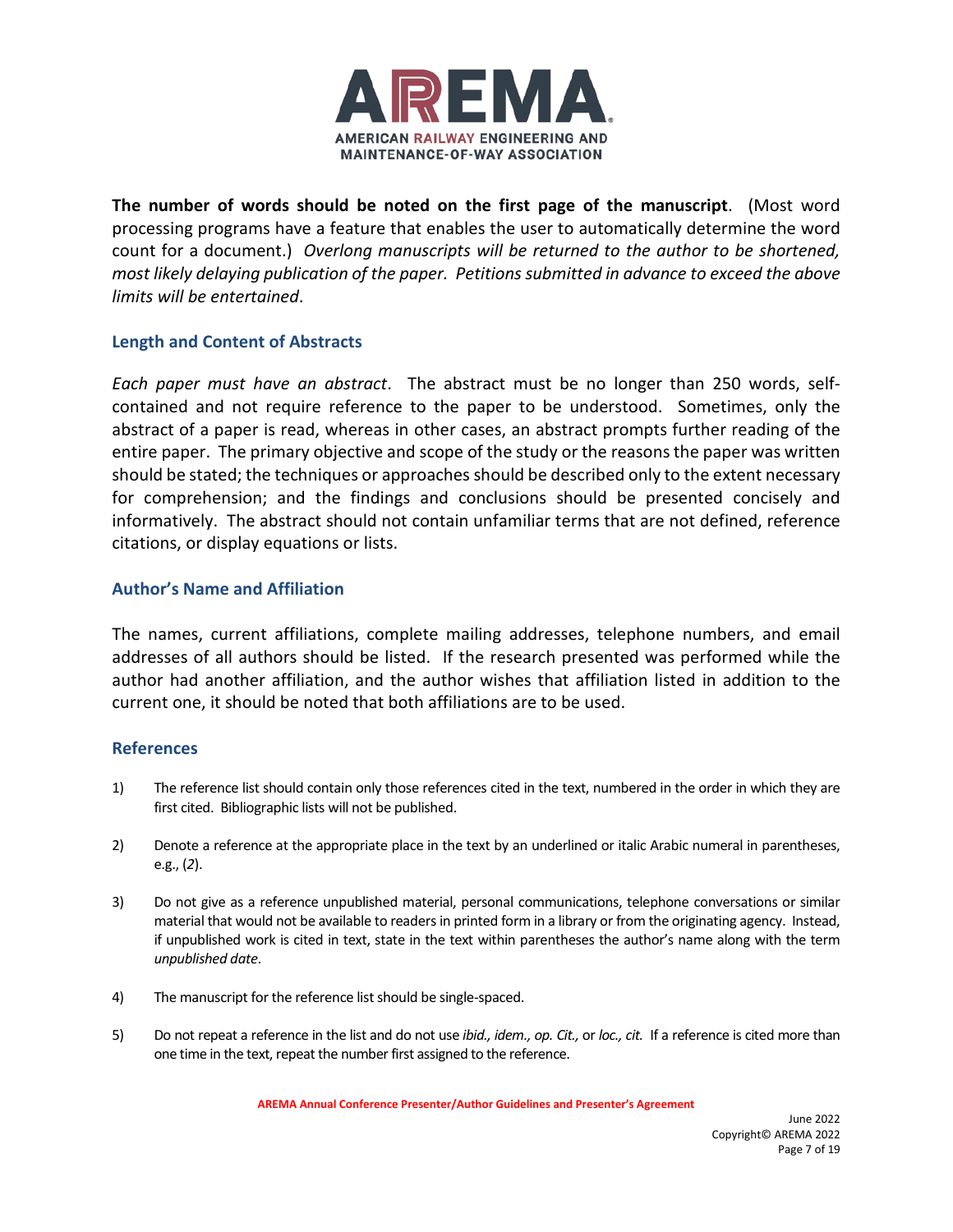

6) Be sure that references are complete. Include the names of corporate or personal authors or editors, title of article, chapter, book or report; publisher or issuing agency; location of publisher and year of publication; volume and issue or report number; page numbers; and NTIS data. References to program manuals, tapes or other documentation for models should refer to the specific edition being cited and should list the specific department within an agency that has responsibility for the model's continuing use and development. If a reference has no date, use "undated."

#### **Metrication**

Measurements in papers must be provided either in U.S. customary units only or in both SI and U.S. customary units. AREMA follows *Standard Practice for Use of the International System of Units (SI),* published by ASTM as E380-93.

- 1) Pay particular attention to determining whether weight is to be expressed in mass (kilograms) or in force (Newtons) and express pound force per square inch (ibf/in.<sup>2</sup>) of pressure or stress in Pascals (Pa).
- 2) Use prefixes instead of powers for SI units.

When using both SI and U.S. customary units:

- 1) In text, provide units of measure in both SI and U.S. customary units, placing the customary units first and the SI units immediately following in parentheses. Example: in. (mm)
- 2) In figures and tables, provide only customary units and show base unit conversions in a footnote, for example, 0.6 mi. = 1 km. Alternatively, in figures, customary units may be shown on the top and right axes of data plots, in which case, no footnote is necessary.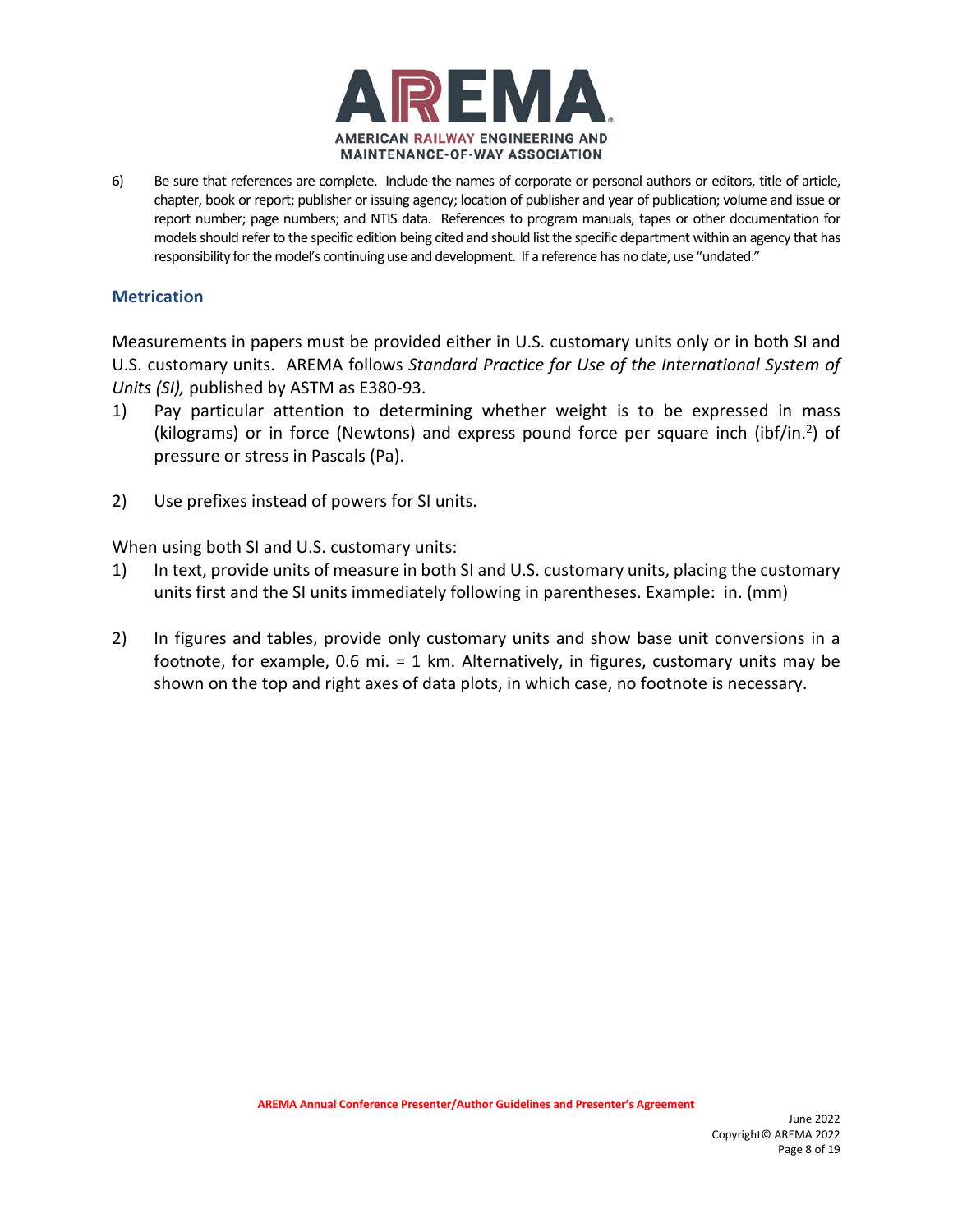

#### **Common conversion factors are presented below:**

# **Metric Conversion Factors**

| <b>When You Know</b>                | <b>Multiply By</b> | <b>To Find</b>                              |
|-------------------------------------|--------------------|---------------------------------------------|
| Length                              |                    |                                             |
| inches (in.)                        | 25.4               | millimeters (mm)                            |
| inches (in.)                        | 2.54               | centimeters (cm)                            |
| feet (ft)                           | 0.305              | meters (m)                                  |
| Yards                               | 0.914              | meters (m)                                  |
| miles (mi)                          | 1.61               | kilometers (km)                             |
|                                     |                    |                                             |
| Area                                |                    |                                             |
| Square inches (in. <sup>2</sup> )   | 645.1              | millimeters squared (mm <sup>2</sup> )      |
| Square feet (ft <sup>2</sup> )      | 0.093              | meters squared $(m2)$                       |
| Square yard (yd <sup>2</sup> )      | 0.836              | meters squared $(m2)$                       |
| Acres                               | 0.405              | hectares (ha)                               |
| Square miles (mi <sup>2</sup> )     | 2.59               | kilometers squared ( $km2$ )                |
|                                     |                    |                                             |
| Volume                              |                    |                                             |
| fluid ounces (fl oz)                | 29.57              | milliliters (ml)                            |
| Gallons (gal)                       | 3.785              | liters (1.0000)                             |
| cubic feet (ft <sup>3</sup> )       | 0.028              | meters cubed $(m3)$                         |
| cubic yards $(yd3)$                 | 0.765              | meters cubed $(m3)$                         |
|                                     |                    |                                             |
| <b>Mass</b>                         |                    |                                             |
| Ounces (oz)                         | 28.35              | grams(g)                                    |
| Pounds (lb)                         | 0.454              | kilograms (kg)                              |
| short tons (2,000 lb)(T)            | 0.907              | megagrams (Mg)                              |
|                                     |                    |                                             |
|                                     |                    |                                             |
| Temperature (exact)                 |                    |                                             |
| Fahrenheit (°F)                     | $(r-32)/1.8$       | Celsius (°C)                                |
|                                     |                    |                                             |
| Illumination                        |                    |                                             |
| footcandles (fc)                    | 10.76              | lux(lx)                                     |
| footlamberts (fl)                   | 3.426              | Candela/m <sup>2</sup> (cd/m <sup>2</sup> ) |
|                                     |                    |                                             |
| <b>Force and Pressure or Stress</b> |                    |                                             |
| poundforce (lbf)                    | 4.45               | Newtons (N)                                 |
| poundforce per square inch (psi)    | 6.89               |                                             |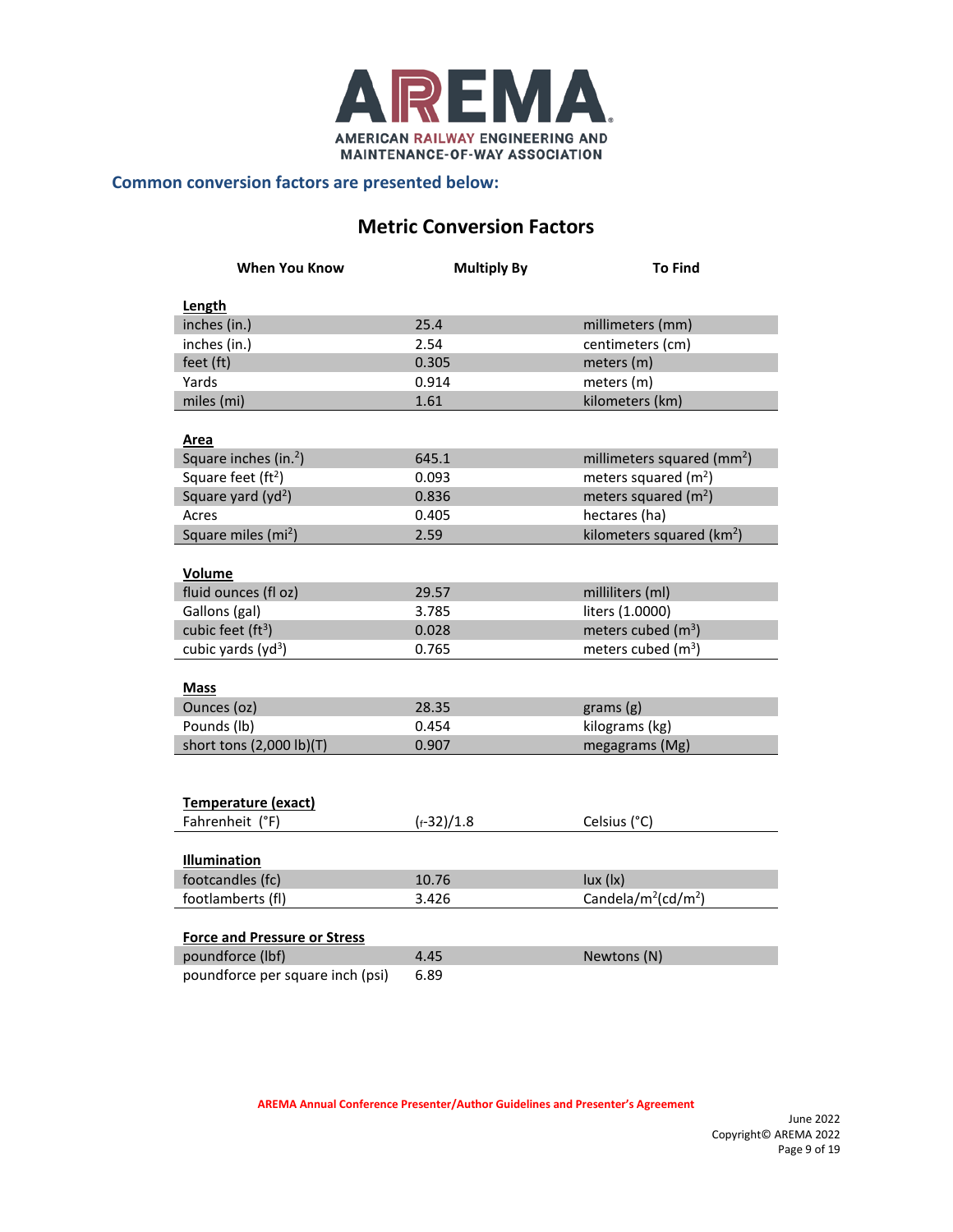

### **Equations**

- 1) Present equations as stacked fractions, in accordance with preferred mathematical practice.
- 2) Carefully distinguish the following:
	- a) All capital and lowercase letters
	- b) Capital O, lowercase o, and 0 (zero)
	- c) Lowercase l (el) and number 1 (one)
	- *d) Letter X, Greek* χ*, and multiplication sign*
	- *e) Prime ', apostrophe ', and superscript 1*
	- *f) English and Greek letters such as*  B and  $β$ , k and  $κ$ n and  $\eta$ , u and  $\mu$ 
		- p and ρ, and w and ω

If Greek letters are handwritten, identify by spelling out letter in margin of manuscript.

3) Number all displayed equations with Arabic numerals in parentheses placed flush right.

### **Footnotes**

Do not use footnotes to the text. Incorporate such notes within the text.

### **Preparation of Tables**

- 1) Tables should supplement, not duplicate, the text.
- 2) Prepare each table, along with its title, single-spaced within the body of the text.
- 3) Number tables consecutively in the order first cited in text, using Arabic numerals.
- 4) Tables should duplicate the following style as closely as possible.
	- a) All tabular material should be single-spaced.
	- b) Above table, place titles flush left to align with the left margin of the table and highlight by using boldface letters. *NOTE: "TABLE" in all capital letters and use initial capital letters for the remaining words in the title.*
	- c) Give each column in the table a head except the first (sub) column. Place abbreviated measurement terms in parentheses under the column head. All heads should be aligned in "flush left" format.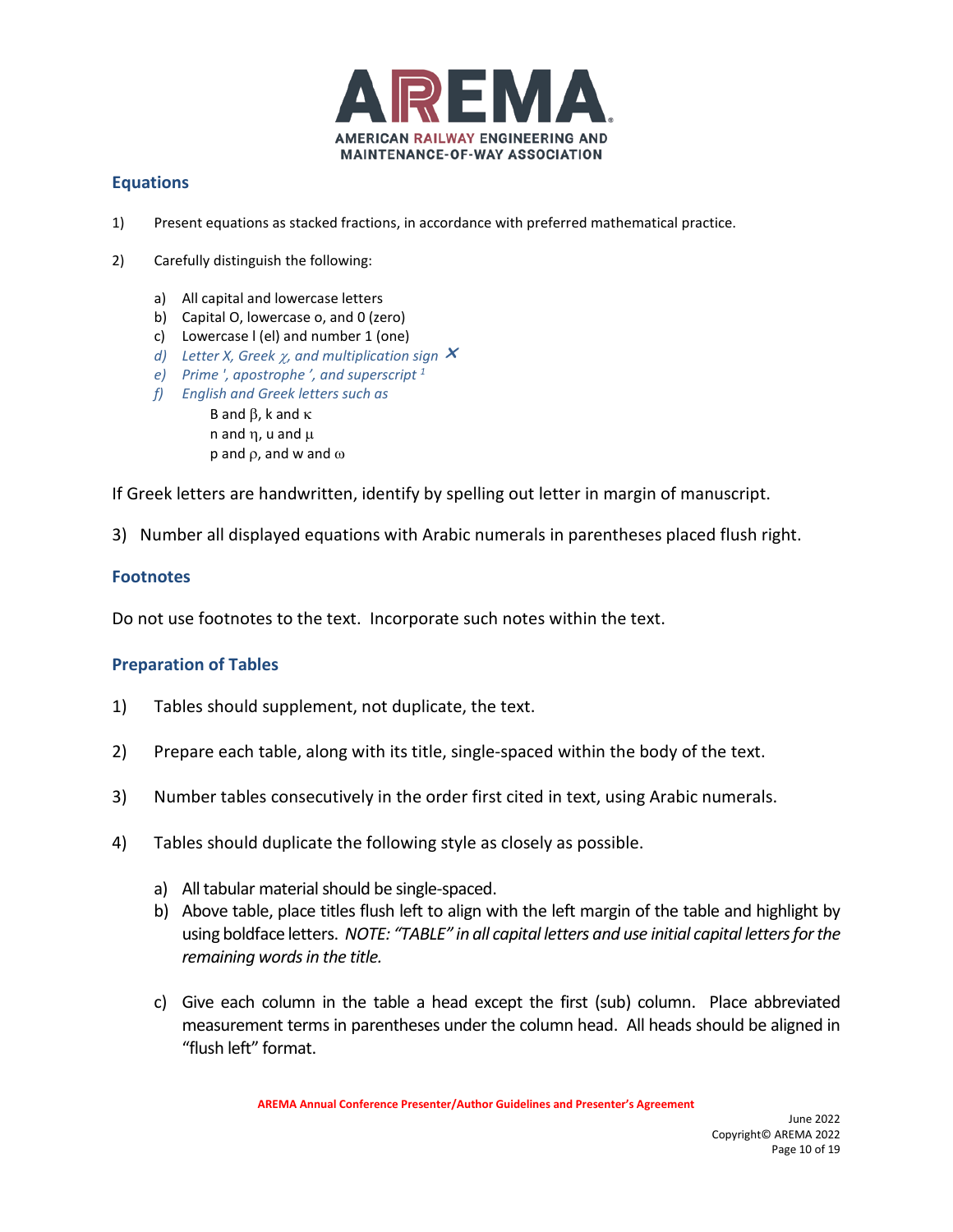

- d) Leave a half line of space after the column heads and insert a rule that extends across the full width of the table.
- e) Insert another half line of space and full-width rule at the end of the table (and above the footnotes, if any).
- f) Use lower-case italic superscript letters for footnotes.
- g) When a dash (--) is used in a table, indicate its meaning in a footnote (missing data, incomplete research, data not applicable or unavailable, or problem investigated but no results).
- 5) Check the accuracy of all totals included in tables before submitting paper.
- 6) For use of measurements, see section on metrication.
- 7) Note that the size of type in a table affects the legibility when it is reproduced.

## **Figures**

Line art must be original computer graphic. *Photocopies, pencil drawings, blueprints or ozalid prints, and negatives are not acceptable*.

Use the following guidelines in preparing figures for publication.

- 1) Give each figure a caption. If a figure contains several parts (a, b, c, etc.), cite each part in the caption and label each corresponding part on the figure using the same size type as that in the rest of the figure.
- 2) Number figures consecutively in the order first cited in text, using Arabic numerals. Please make reference to each figure by number at the appropriate place in the text.
- 3) **Size and proportion:** For legibility, AREMA requires that after figures have been reduced for publication, the type be no smaller than 6-points (1.6 mm or 1/16 in.; Harvard Graphics character size 1.5). In addition, lettering, symbols, and line weights must be **uniform and the same size throughout the figure**; that is, if lettering used on the ordinate and abscissa is in 10 point type (Harvard Graphics 2), symbols used to identify data points should also be in 10-point. The following diagram shows how the legibility of the original is affected by reduction for publication.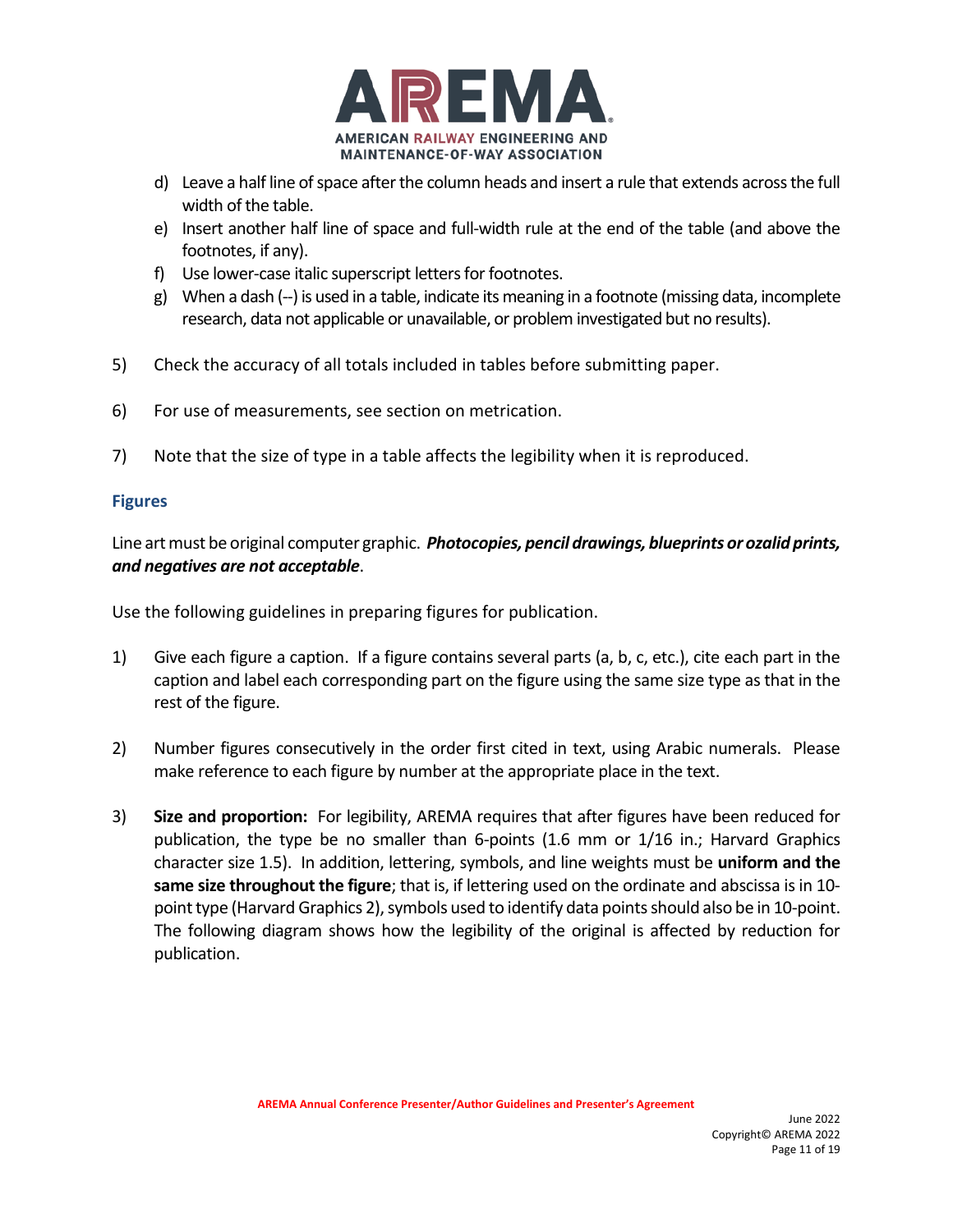

| 100%                                 |                          |  |
|--------------------------------------|--------------------------|--|
| <b>Type</b>                          | <b>Symbols</b>           |  |
| 10-point type                        | 10-point symbols:        |  |
| FIGURE 1(a)                          | $v \Box \bullet \mu$     |  |
| Monitoring of traffic                |                          |  |
| Figure (a)                           | % # $X^{\circ}$ + =      |  |
| <b>Monitoring of traffic</b>         |                          |  |
| 8-point type:                        | 8-point symbols:         |  |
| FIGURE 1(a)<br>Monitoring of traffic | $v \Box$ $\bullet$ $\mu$ |  |
|                                      | % # $X^{\circ}$ + =      |  |
| Figure (a)<br>Monitoring of traffic  |                          |  |
| 6-point type:                        | 6-point symbols:         |  |
| FIGURE 1(a)<br>Monitoring of traffic | $v \Box$ $\bullet$ $\mu$ |  |
| Figure (a)<br>Monitoring of traffic  | % # $X^{\circ}$ + =      |  |

### **Appendices**

**Do not use appendices**. Include pertinent material in the paper itself or, where necessary, include a note that background material, such as derivation of formulas, specifications or survey forms is available from the author or in another report (cite that report in the reference list).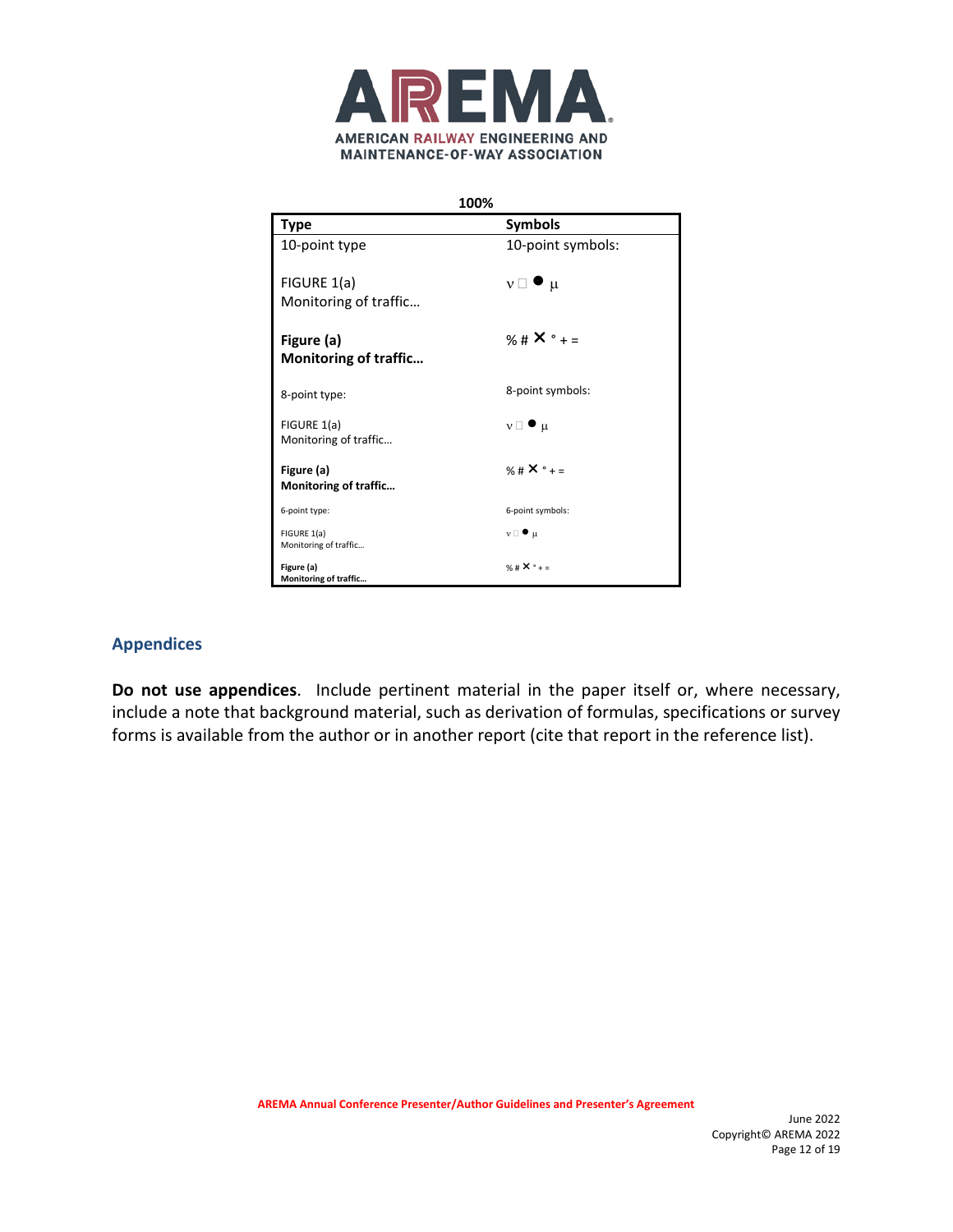

# **Presentation Submittal Procedures**

In order to streamline the flow of presentations and uniformity of the technical and general sessions, as well as reduce the possibility of technical difficulties, PowerPoint presentations will be preloaded and tested within a **Master Slide Show on an AREMA laptop** prior to the Conference.

Presenters must use the AREMA-approved PowerPoint template and submit the presentation file along with any supporting audio/video files in Windows Media Video (.wmv), .mov or .mp4 format to AREMA no later than **the June deadline**. Full PowerPoint file may not exceed 50 MB in size, including all videos.

*AREMA will provide the laptop, data projector, audio line, and laser pointer.* Technicians from the AREMA-contracted audio-visual service team will be available on-site to assist. **You may not bring your own presentation on a thumb drive nor a laptop to the session. You must use the AREMA laptop with the Master Slide Show that is already loaded with your presentation**.

**For presentations containing videos, please create and upload a .zip file with your presentation and video files included. Please upload video files separately even if your videos are already embedded within the presentation. Please name your files according to the example below.**

**Please name all files beginning with your last name and a small portion of the title of the content, including slide number for video files.** 

**EXAMPLE:**

**Smith J Construction Site Clean Up.pptx Smith J Slide 3 video.wmv Smith J Slide 16 video.wmv**

Presentations must be submitted online on the AREMA website via the online submission page at [www.arema.org,](http://www.arema.org/) under Conference/Presenter Information/Presenter Resources. Follow the instructions to upload your .ppt, .pttx or .zip file.

### **Preparing Your Presentation**

Good visuals can amplify and clarify a message, stimulate interest and often help the speaker keep on track. However, visual aids should be for the benefit of the audience, not the speaker. It is annoying not to be able to read or comprehend a speaker's visual aids. To ensure that the entire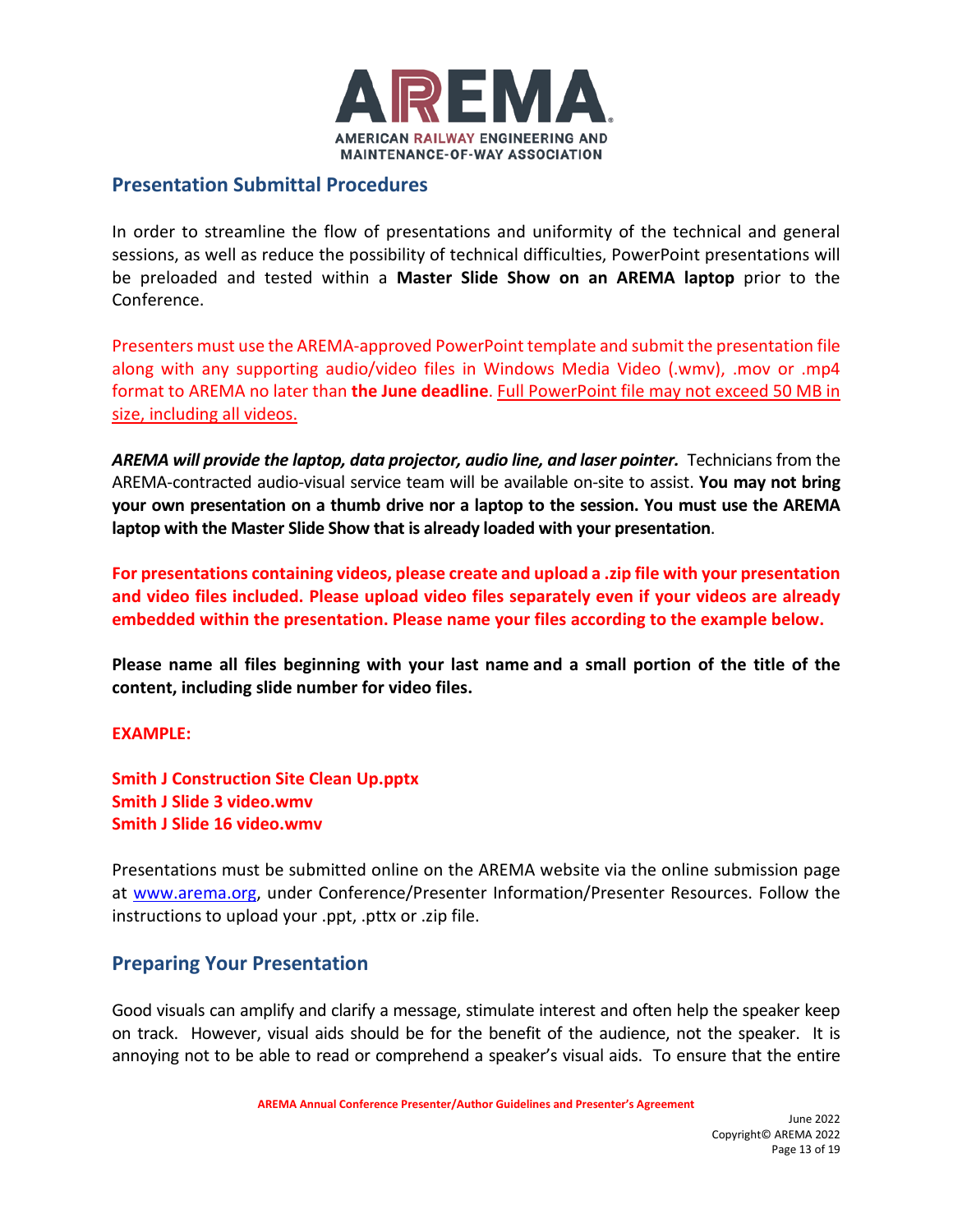

audience will be able to read and comprehend the visual message, AREMA has issued the following guidelines for preparation of visual aids.

**Presenters must use the approved AREMA PowerPoint template**. The template is available for download at [www.arema.org](http://www.arema.org/) under Call for Papers, Presenter Resources.

The **minimum** character size for PowerPoint slides is 36-point for primary text and should be done in capital and lowercase letters. Subsequent text can follow a little smaller.

Do not use too many slides for the allotted time; there should be no more than one or two per minute (unless they are photo slides). Do not show more information on one slide than can be assimilated in 30 seconds. Captions and details need not be shown; eliminate extraneous information.

**Presenters may NOT place company logos on every page** of their PowerPoint presentation unless necessary to help in understanding a slide. Company logos may appear on the opening and closing slides only. **This is NOT an opportunity to promote a company or items that are proprietary in nature.**

### **Audio/Video Elements in Computer-Based Presentations**

Any audio or video files that will be incorporated into the presentation **must be included when submitting**the PowerPoint presentation file. **Please also email Stacy a[t sspaulding@arema.orgw](mailto:sspaulding@arema.org)ith the slide numbers that contain videos or animations, so that we may confirm that they work.**

\*\*\*Most of the time, embedded video files must be reloaded into the file when being accessed on a different computer than they were created. PLEASE include .mov video files in a .zip file when uploading your presentation.

Be sure to set all embedded video files to play automatically in your presentation.

**Please begin all file names with your last name and first initial. Please include the first few words of the title or slide number if it is a video file.**

#### **EXAMPLE:**

**Smith J Construction Site Clean Up.ppt Smith J Slide 3 video.wmv Smith J Slide 16 video.wmv**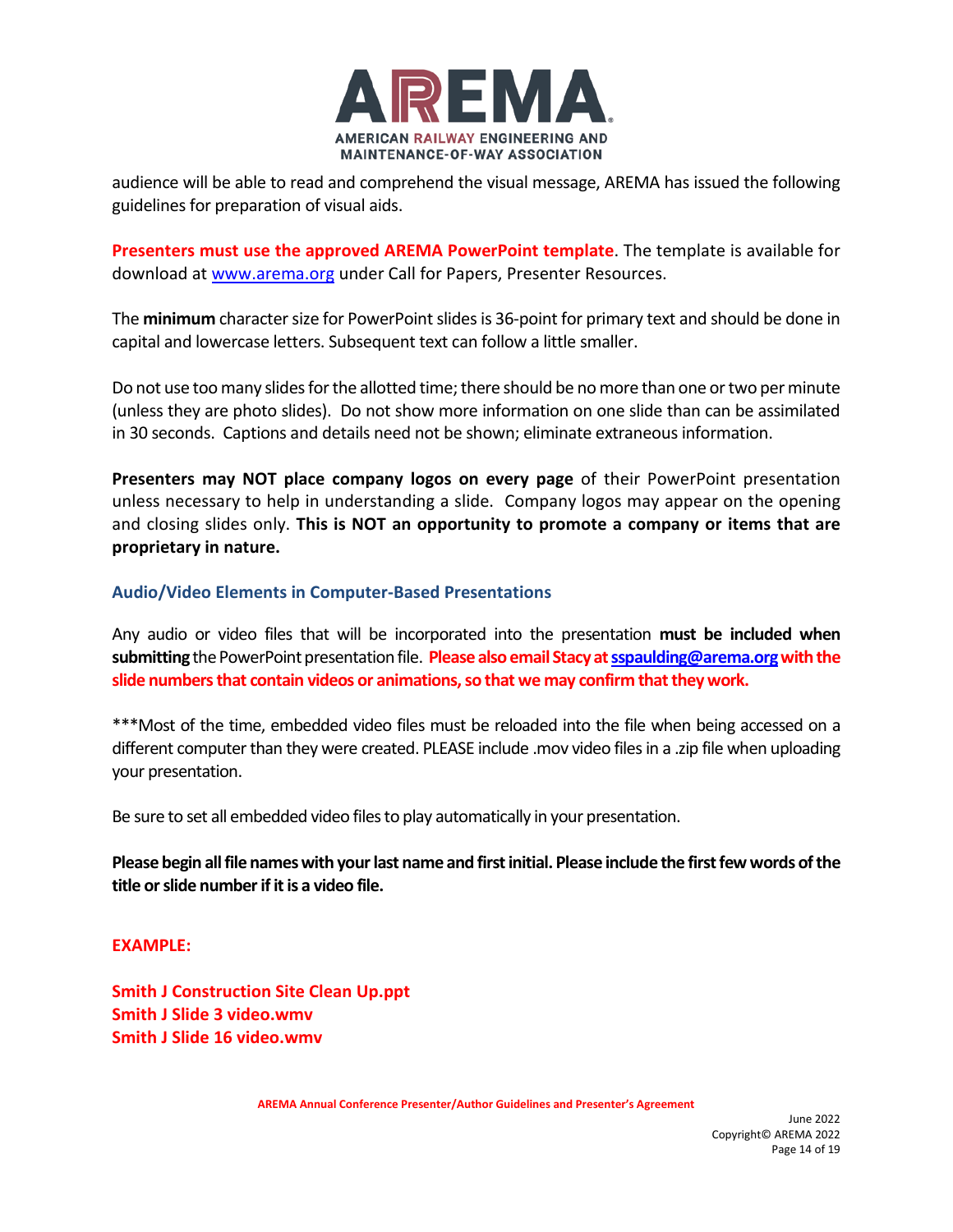

# **Equipment**

**A laptop computer, audio line, laser pointer and LCD projector with screen will be provided**. Your presentation will be preloaded onto the AREMA laptop computer by AREMA staff. **There will be NO changes permitted on-site.**Other special equipment may be provided on **advance request**. Specialized presentation equipment requiring extra charges to AREMA will only be provided if the presenter agrees to pay for that specialized equipment and makes arrangements through AREMA in advance. Internet access is NOT available during your presentation, therefore internet links will not work in your slides.

# **Presentation Tips**

The primary contributors to an effective technical presentation are (a) technical content, (b) visual aids, (c) facilities and (d) skills of the speaker. The tips given below should be helpful to speakers in improving their presentations.

Remember that the presentations can differ from the published paper and that the presentation gives the author an opportunity to discuss and emphasize highlights of the work, which may not be possible to do in the printed version.

## **On Site Check In**

Please check in with your session moderator before the beginning of the session segment during which you will present. For Monday presenters, please check in before the start of the General Session or during the Coffee Break. For Tuesday presenters, please check in before 7:45AM for a morning presentation, over the coffee break or right after Lunch for later presentations. For Wednesday, please check in with the Senior Vice President, who is the moderator, by 7:30AM.

### **Timing**

Each speaker is allotted thirty minutes for the presentation, but occasionally speakers either forget or ignore the time. Put yourself in the place of the audience or another speaker on the program and imagine how it would be if someone monopolized the time. It is suggested that you practice your talk beforehand, keeping track of elapsed time on the provided timer and recognizing that actual presentations usually take longer than rehearsals. If it is too long, cut the presentation (not necessarily the paper) to fit the time allotted.

**It is** *strongly* **suggested that ONE or at most, two speakers present each paper (unless it is a Panel Discussion). ALL speakers must register for the Conference BEFORE the Presenter Registration Deadline in August in order to be published in the Program.**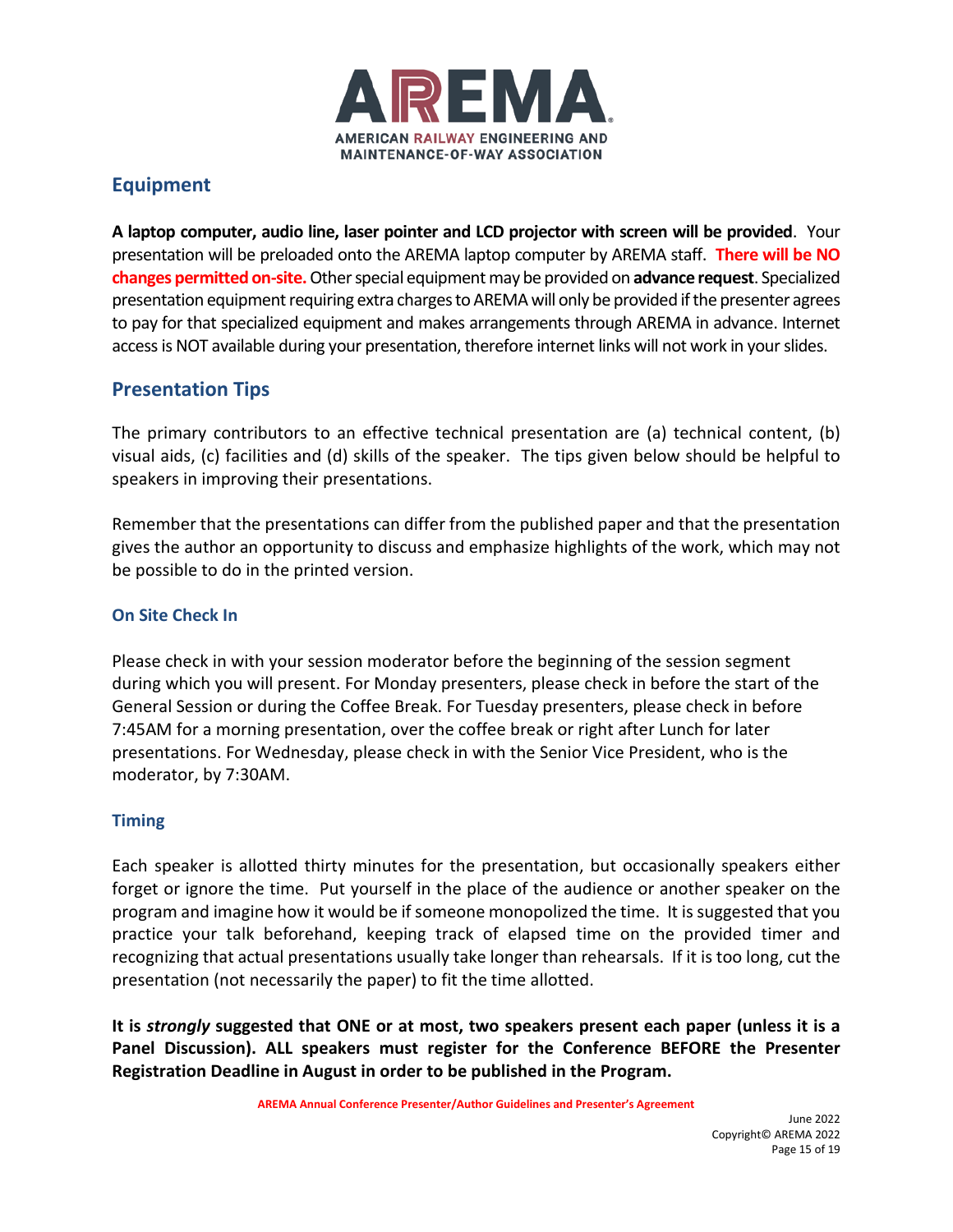

The session chair will introduce you to come up to stage to start, but most likely will be reluctant to tell you when to stop. Help the presiding officer, yourself and your audience by not exceeding your allotted speaking time.

### **Visual Aids**

Visual aids should be used to complement the spoken word. They should be very concise, hitting key points. Bullet points are preferable to complete sentences.

A maximum of one or two visuals should be used per minute of presentation. Do not use all-text visuals that are nothing more than cues or notes and convey no additional information to the audience.

### **Giving Your Speech**

Prepare your speech for delivery by having the manuscript printed in a large type, easy-to-read script format.

Practice your delivery, not just your speech. Stand straight at the lectern and look at the audience before you speak. Concentrate on your delivery. Speak clearly and at a pace somewhat slower than normal conversation. Avoid a monotone. Can you be heard throughout the room? Are you facing your audience and the microphone, instead of looking at the visual aids?

Time your delivery, particularly if you have been assigned a specific time limit. Most people speak in public at about 150 words per minute. In addition, you should allow at least 30 seconds per slide.

Good eye contact with your audience will do more to help your delivery than anything else. Use your natural body language, including gestures, to deliver your message. When you've spoken the last word of your speech, hold your position and look directly at the audience for a few more seconds. Allow your ending to sink in.

Nervousness is natural and you should make it work for you by directing this extra energy into eye contact, strong body language and vocal enthusiasm.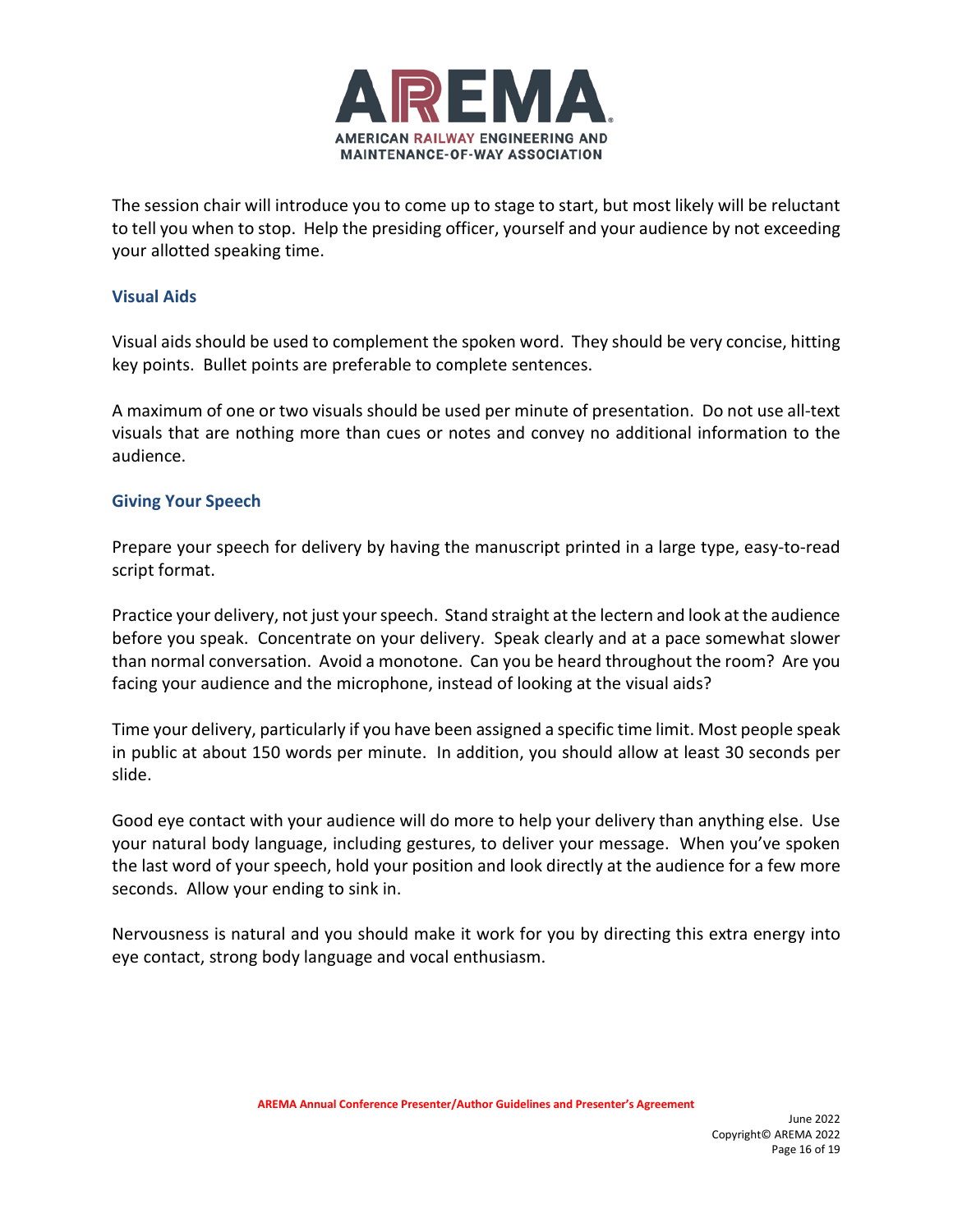

### **Dress Code for Presenters**

Presenters should dress appropriately for their presentations. At a minimum, presenters should adhere to business casual attire. Professional dress is strongly encouraged. Treat your voice and body well on the day prior to your speech.

### **Online Video Suggestions with Tips for Giving a Technical Presentation**

<https://www.youtube.com/watch?v=HKw8tZHw0vc> <https://www.youtube.com/watch?v=y4h0YxgBszE> <https://www.youtube.com/watch?v=YAIVpg7Cl0k> <https://www.youtube.com/watch?v=MnIPpUiTcRc> <https://www.youtube.com/watch?v=WbCViU5uQ9Q>

# **Registering for the Conference**

As a presenter, you are entitled to a generous discount on your full Conference Registration.

**All Presenters MUST register for the AREMA Conference by the August deadline** in order to be published in the Program. Any presentation for which there is no presenter registered for the Conference by the deadline will be REMOVED from the Program and an alternate presentation will be selected.

# **Speaker Permissions and Warranty**

- 1. The Speaker grants to AREMA the unencumbered rights to copy handouts and summaries, record and/or video, and to take photographs of Speaker's presentation, and to distribute Speaker's handouts and summaries, photos and videos of the presentation(s) at its discretion. Speaker also grants AREMA the right to use this information in the compilation of meeting minutes and summaries of the Speaker's presentation reported to attendees or the public.
- 2. The Speaker also authorizes AREMA to use his/her name, likeness, photograph, and biographical data in connection with the use and promotion of any aspect of the presentation including rebroadcast on a "virtual" basis.
- 3. Speaker agrees and understands that the burden of determining copyright information of all of the above identified materials and the intellectual property contained therein, receiving unconditional right and full authority to use aforementioned materials, and providing proper attribution in the Speaker's presentation rests with the Speaker.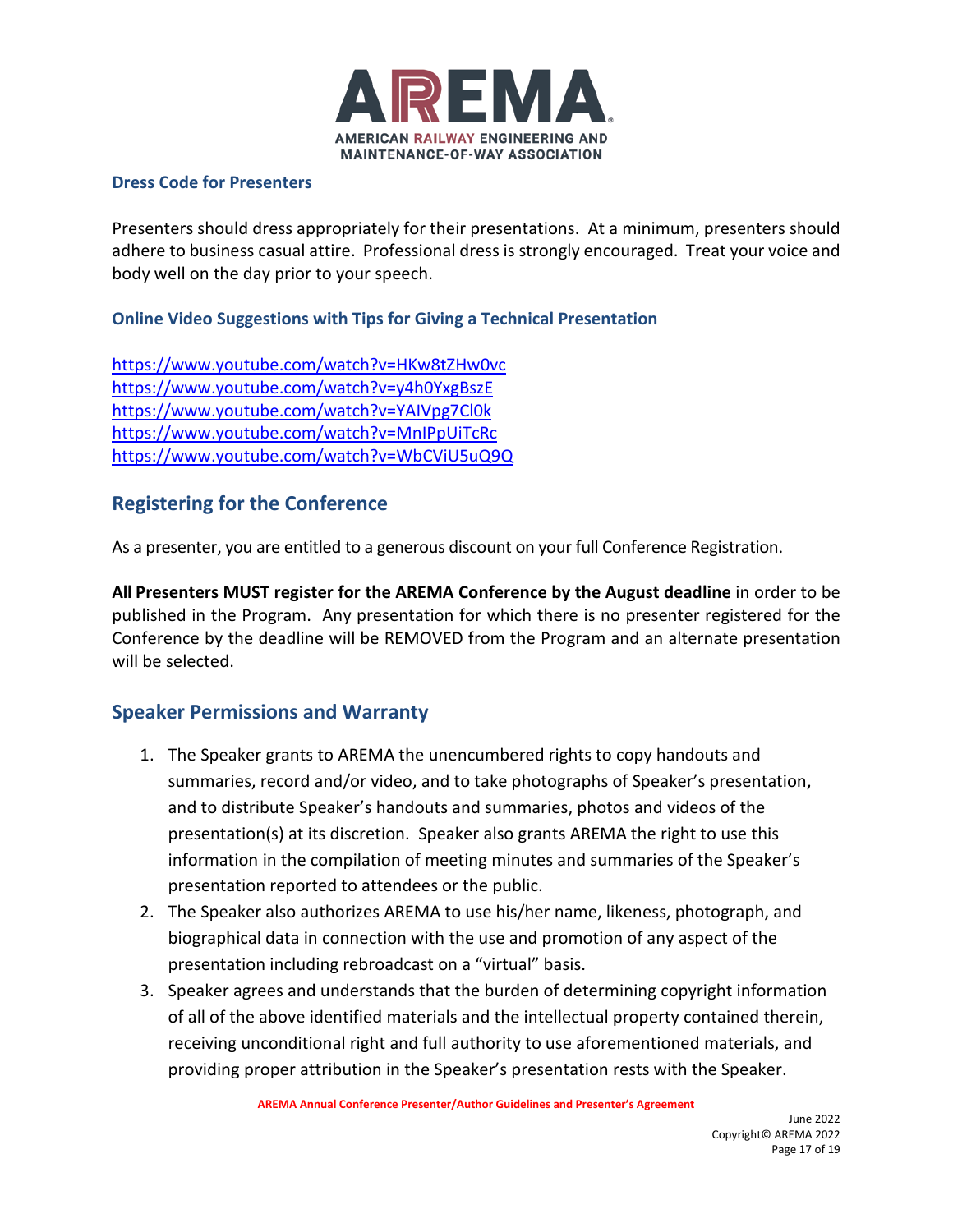

- 4. The Speaker warrants and represents that the presentation, handouts, and related materials are factually accurate and does not contain libelous or otherwise unlawful material. The Speaker further warrants that the presentation, handouts, and related materials are either Speaker's own original work, or contain material that is in the public domain, or contain material that is subject to the fair use exemption to the copyright laws or are presented with the permission of the originator/owner of the material.
- 5. Speaker agrees to defend, indemnify, and hold harmless AREMA, its officers, directors and employees, agents and representatives, from and against any and all actions, causes of action, claims, judgments, damages or injuries to persons, property or business arising out of or related to the above-referenced presentation or the contents thereof, including, but not limited to claims or actions for libel, slander, defamation, or breach of infringement of copyright or any other intellectual property rights.

# **Presenter's Agreement**

Presenters agree to authorize AREMA to make an audio and/or video recording of their presentation and/or to reproduce the presentation material (such as slides, audio, visual materials, slides) to create a full record of the presentation.

Presenters represent and warrant that their presentation is their (and/or their co-presenters') original creation, they own or have obtained all necessary permissions to use the text and images, and it does not invade any right of privacy, including but not limited to disclosing names and identities, contain any libelous material, or otherwise violate any right, including copyright, of another person or entity. If they have included photos or other images, presenter warrants that they have obtained an appropriate written release for use of these images. Presenters agree that if these statements are not true, they will indemnify AREMA and hold it harmless against any claims of a third party and related loss, damages or expense arising out of such statements.

Presenters authorize AREMA the right to reproduce, display, broadcast, market, publish and distribute the presentation on a world-wide, non-time limited basis in audio, video or web cast formats. Presenters understand that the author(s) will be credited appropriately.

Presenters authorize AREMA to modify or edit the presentation, if necessary for formatting for broadcast, publishing or Internet transmission, without altering the presentation content. They further authorize AREMA to use their name, likeness, and biographical facts in connection with their presentation, for its use and promotion.